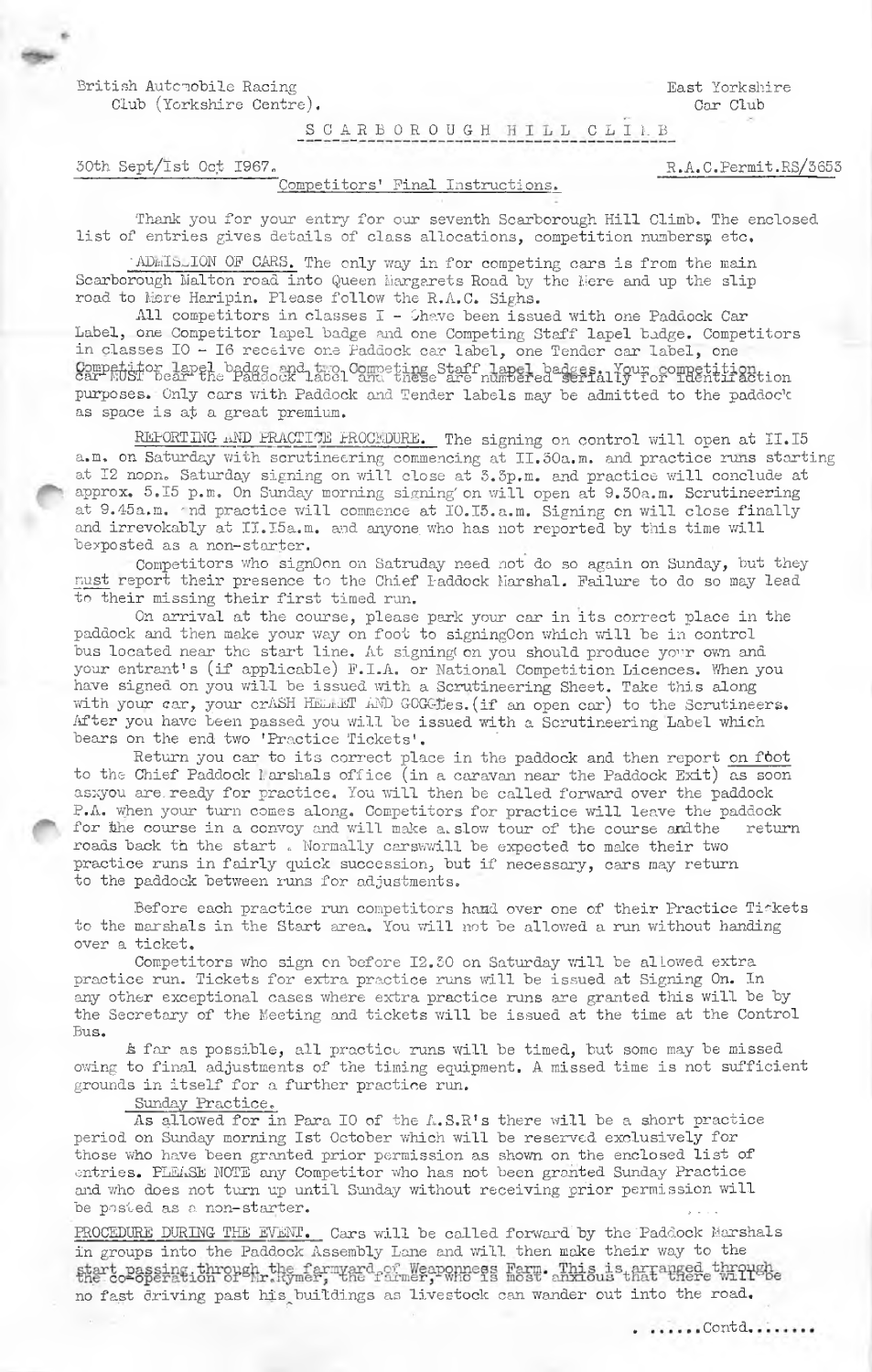Please respect Hr.Rymer's kindness in letting us use this land and drive very carefully. After each run cars return to the paddock via the; same lane. There is a one way traffic system operated through this lane controlled by Marshals with telephones at each end.

**Achieve** 

REFRESHLENTS. Smacks and Meals will be available at the catering marquee located in the Paddock near the Scrutineers . Service viill be available from 12.00 noon. Saturday amd IO.00a.m. Sunday.

RESULTS SHEETS. Duplicated results sheets will be issued from the control bus as soon as possible after the event has finished on Sunday. Copies will also be posted out to all competitors as soon as possible after the meeting. The results will be considered to be announced five minutes after the first sheets have been handed out.

SCROEBOARD. The Paddock Scoreboard is located near the Chief Paddock Marshals caravan and viill show all practice runs and timed runs. This board is in direct contact with the timekeepers and an ' queries can be answered at the scoreboard.

II THE STIRT When you have been positioned on the start line, please try and set off as soon as you can after the green light is shown. Daylight is getting shorter and we have a large entry to get through before dusk.

RELEMBER A Red Flag means Complete and Immediate Stop. If for any reason you are stopped by a Red Flag await marshals instructions before setting off again and as, soon as you are moved, please make your way up to the course, over the finish and back to the start for a rerun. "TOP TEN" RUN OFF.

At the conclusion of the two normal, "Class Runs" the ten fastest cars overall, irrespective of class, will have two further runs. If any of the fastest ten are unable to start in this "Top Ten" run off, the eleventh fastest will come in as a replacement and so on. The results of these extra runs will count towards the four F.T.D. awards, the four Fastest in Category awards and Course and Class records but will not affect placings in classes from the normal Class Runs.

### SOCIAL ARRANGEMENTS.

flOn Saturday evening 50th. September there will be avery informal dance at the Balmoral Hotel, Westborough, Scarborough, Admission will be limited to Competitors, Officials and other people concerned with the hill climb. No tickets are issued for this dance, your lapel badges for the Hill Climb will admit you to the ballroom, but please keep hold of these as you will need them on Sunday. It is emphasised that this will be avery informal, "Hop" with canned music and nothing special in the way of arrangements.

After the hill climb, competitors and officials looking for a suitable spot for a meal on the way home may care to consider the "Windmill" at York. This is a Bemi Steak House which opens at 7.00p.m. has planty of car park accommodation and is located just by the traffic lights near Micklegate Bar on the Western side of the City.

 $\overline{\text{AWARDS}}$  Awards will be made in cash unless entrants have indicated on their entry forms that they desire a souvenir award. Awards over £10 will normally all be in cash. Any entrant desiring a souvenir award in lieu of cash who has not asked for this on the entry form may inform the control bus when results are announced.

**IIOST ILIPORTIAT** The Scarborough Corporation are very good to us making this event possible by loaning the course and co-operating on all the organisational details. Please respect their kindness by driving reasonably whilst in the Streets of the town. Tollowing

You may care to make a note of the will. Hill Climb dates for 1968. Sunday 7th April - Harewood Members Hill Climb. Sunday 28th April- Haxev/ood Spring National Hill Climb. ^ Sunday I6th June - Harewood 'Montague Burton Trophy' Hill Climb. Sunday 21st July - Harewcod Novices' Hill Climb (closed) Sunday I5th Sept - Harewood R.A.G. Championship Hill Climb Sunday 6th Oct - Scarborough National Hill Climb

..., and organised by our friends the Yorkshire Sports Car Club:-Sunday 3Ist.March - Castle Howard "Wharfedale Trophy" Restricted Hill Climb. Sunday I5th October - Castle Howard "Gunter Trophy" National Hill Climb. RESERVE EITORIES Please note the following Reserve Entries which were omi

| the main list of entries.<br>$C1.5 \cdot 121*$ M.R.Flather<br>$CL.7$ $122*$ $P.$ Wynn-Jones<br>Cl.14 123* R.W. Wainwright Lotus 20 Ford | Morris Cooper S<br>Aston Martin D.B.6 |  | - 1303 Sheffield NATO1192 s<br>$-$ 3095 Liverpool $-$<br>- 1100 Mexborough NATO0765 | - S |
|-----------------------------------------------------------------------------------------------------------------------------------------|---------------------------------------|--|-------------------------------------------------------------------------------------|-----|
|                                                                                                                                         |                                       |  |                                                                                     |     |

 $(2)$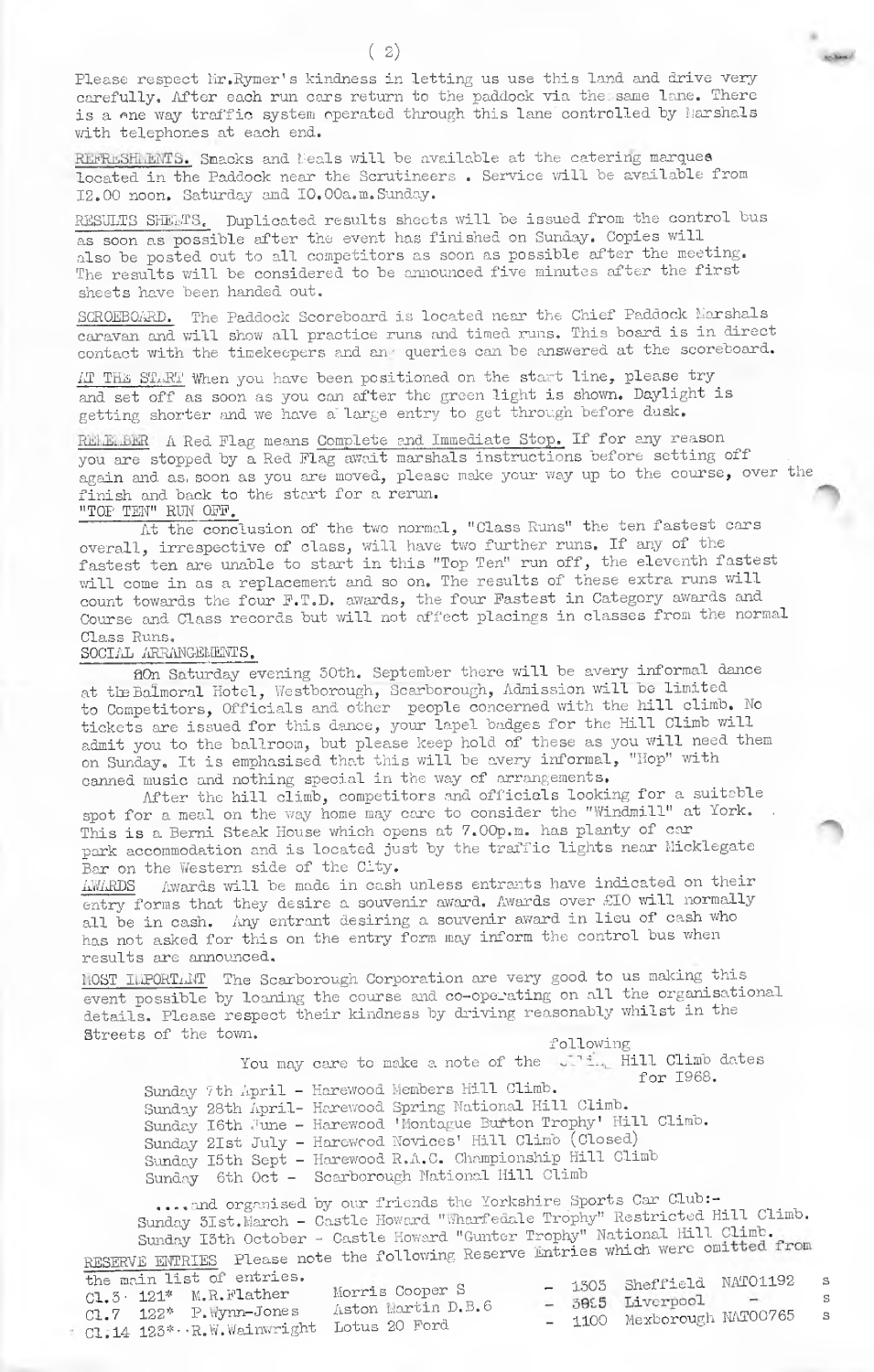British Automobile Racing (East Yorkshire Club) (East Yorkshire Club) (East Yorkshire Club) (East Yorkshire Club) Club (Yorkshire Centre).

## "S CARBOROUGH HILL CLIME"

# 50thSept/Ist Oct.1967. R.A.C.Permit RS/5655

### Officials Final Instructions.

Thanlc you very much inde&d for yotir agreement to act as an official at our Hill Climb at Scarboiough on 50/9and l/lO . Enclosed is an admission label for your car, a small 'Official' lapel badge for yourself and another for your wife or girl friend. Enclosed are also copies of the list of competitors, competitor' s final instructions and so on.

"When you arrive at Scarborough, please make your way to the Chief Marshal's Tent which will be located near the control bus by the start and sign on. Your Arm Band will be issued in exchange for one of the "official" Lapel badges.

Unfortunately quite a number of marshals are not able to be present on the Saturday for practice, so we would ask you please to be as flexible as possible in the duties which you undertake on that day. The more usual duties will be allocated for Sunday when we have a full team on duty.

One further plea, will you try to be at Scarborough on both daysfor the times shown below as with the large entry and the short hours of daylight we are not in a position for any delays in starting practice on either Saturday or Sunday.

TI;.ETABLE FOR THE EVIENT.

Saturday 50th September 1967

9.30a.m. - Working Party. 11.15a.m. - Signmng-on Opens 11.50a.m. - Scrutinecring Opens II.45a.m. - All Marshals in position on Course, Road closed.

- 
- I2.00noon Practise commences.
	- $5.15p.m. A proximately, Practice concludes.$

Sunday 1st October 1967.

|                    | $9.00a.m. - R$ Paddock Marshals on Duty.       |
|--------------------|------------------------------------------------|
| $9.50a.m. -$       | Sighing-On opens                               |
|                    | $9.45a.$ $\ldots$ Scrutineering opens.         |
| $IO.$ $I5a.m.$ $-$ | Practice commences.                            |
| $II, I5a.m. -$     | Signing-on closes. Non-Starters posted.        |
|                    | I2. I5p.n. - Practice concludes, lunch break   |
| $I.D.$ ID. $R$     | All Morshals in position on course.            |
| $I.20p.m. -$       | Class One to Start Line.                       |
| $I.50p.m. -$       | Approx. Event finishes, Clearing up commences. |
| $7.00 p.m. -$      | Approx. It Gets Dark, course must be all clear |
|                    |                                                |

ADMISSION OF CARS. Most marshals have been issued with "OFFICLAL" Labels for their cars. These do WO? admit cars to the paddock. Please park your cars in one of the Official Car Parks which are a) Alongside the mere b) in the road side on the hill leading to Mere Hairpin and c) on the side of the road leading from Mountside to the gate of Weaponness Farm. Some larshals have duties on the course and have been issued with "COURSE" Labels. These labels admit cars to the c'urse and the paddock. They do MOT allow cars to park in the Paddock. REFRESHMENTS. There will be a Marquee in the Paddock which will be serving hot and cold drinks, snacks, etc. throughout both days. Marshals i/c posts will work out a duty rota to enable all their marshals to have meal breaks.

MEDICLL ARRANGEMENTS. The chief Medical Officer will be located near the start. The principal Ambulance will be located at the Esses Entry. First Aid cover at corners will be by the  $\texttt{S}\pmb{\mathfrak{x}}$ .John ;mbu'ance Brigade. In the event of an accident Scarborough Hospital, Scalby Road will be used for the removal of casualties. The telephone is Scarborough 2120. The outdide telephone for the course is in the Cafe near the Monument beyond the finish line.

CLEARING UP At the end of the meeting all ropes, stakes, signs, brushes, etc, should be returned to the Start Line.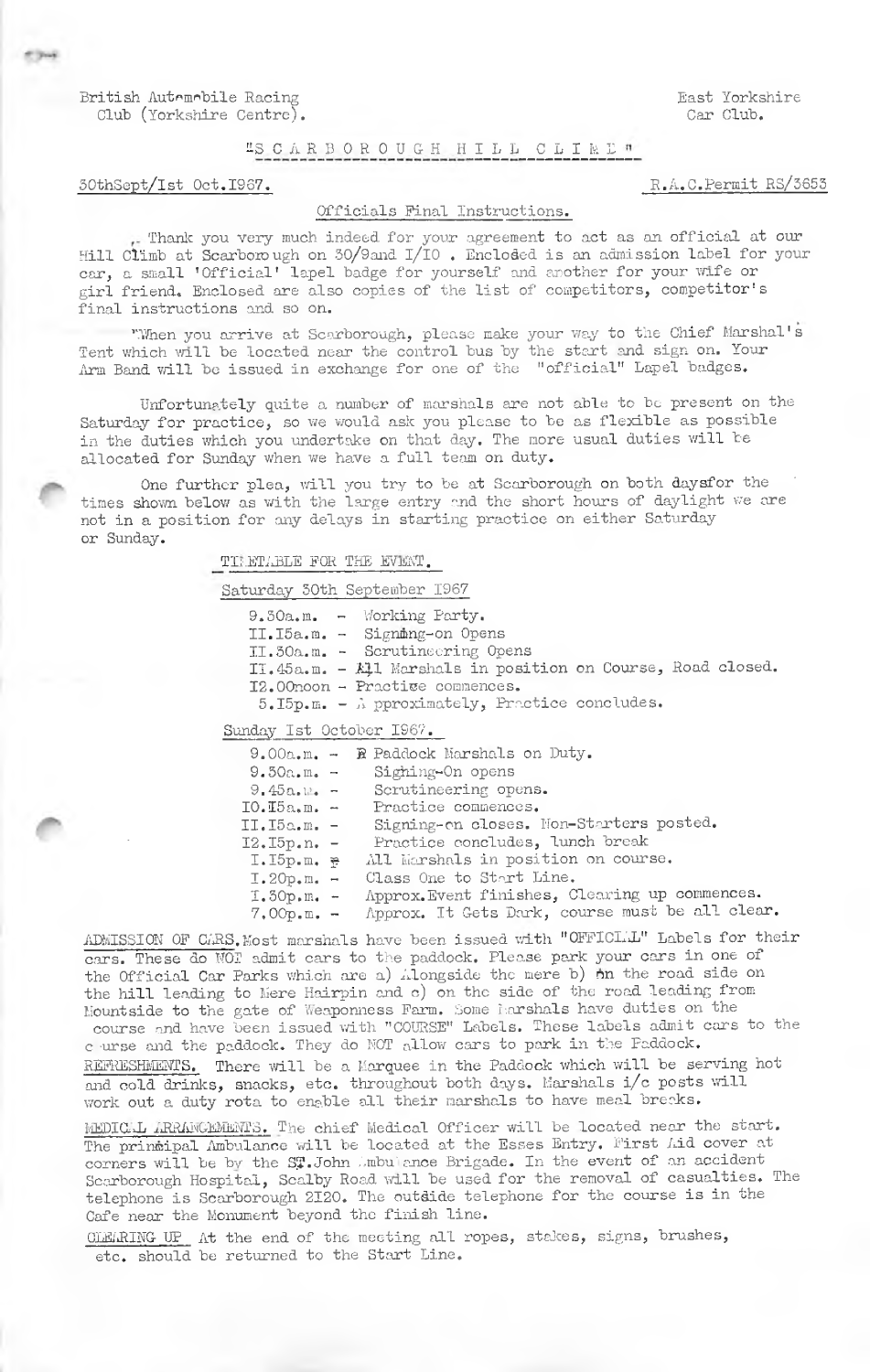British Automobile Racing Club - Yorkshire Centre

# 30th September/1st October 1967

R.A.C.Permit RS/3653

 $M_{\rm{out}}$ 

|          |                                          | SCARBOROUGH<br>NATIONAL<br>HILL                                                             |                              | CLIMB                         |                                          |                |                                                       |
|----------|------------------------------------------|---------------------------------------------------------------------------------------------|------------------------------|-------------------------------|------------------------------------------|----------------|-------------------------------------------------------|
|          |                                          | List of Competitors                                                                         |                              |                               |                                          |                |                                                       |
| No.      | Name                                     | Car                                                                                         | s/c                          | $\mathbb{C}$ , $\mathbb{C}$ , | Driver's Town                            | Comp.          | Sun                                                   |
|          | CLASS 1 - TOURING CARS UP TO 1,300c.c.   |                                                                                             |                              |                               |                                          | Licence Pract. |                                                       |
|          |                                          | Record: C.B. Pearson (Austin Cooper) 2/10/66 -                                              |                              |                               |                                          | 57.82          |                                                       |
| ı        | J.R.Sharp                                | Austin Cooper                                                                               | $\sim$                       | 996                           | Scarborough                              | Nat.01649      |                                                       |
| 2        | J.Mead                                   | Morris Cooper                                                                               | $\overline{\phantom{a}}$     | 997                           | Luton                                    | Int.03481      |                                                       |
| 3        | K.R.Hardy                                | Morris Cooper S                                                                             | ÷,                           | 970                           | Scarborough                              | Nat.01536      |                                                       |
| 4        | G.Wood                                   | Morris Cooper                                                                               |                              | 998                           | Upton                                    | 01991          | $\mathbb{S}$                                          |
| 5        | E.Stansfield                             | Morris Cooper S                                                                             |                              | 999                           | Halifax                                  |                | S                                                     |
| 6        | S.W. Branford                            | Ford Anglia                                                                                 | $\rightarrow$                | 1198                          | Scarborough                              | Nat.152        | -                                                     |
| 7        | B. Abbey                                 | Hillman Imp                                                                                 |                              | 99 <sub>B</sub>               | Hull                                     | 00990          | S                                                     |
| 8        | K.S.Helliwell                            | Austin Cooper                                                                               |                              | 996                           | Reyton                                   | N.B.00686      |                                                       |
| 9.       | T.J.Hayton                               | Morris Cooper                                                                               | S                            | 997                           | Guisberough                              | Nat.00690      |                                                       |
| 10       | J.M.Radcliffe                            | Hillman Imp                                                                                 |                              | 99 <sub>R</sub>               | Leeds                                    | Int.03343      | S                                                     |
|          |                                          | (Entrant: Cox & Co. of Regent Street)                                                       |                              |                               |                                          | Nat.01940      |                                                       |
| 11       | J.C.England                              | Austin Cooper S                                                                             |                              | 970                           | <b>Brockholes</b>                        | Int.01767      |                                                       |
| 12       | J.W.Goodliff                             | Austin Cooper S                                                                             | S                            | 970                           | Littleborough                            | 01675          |                                                       |
|          | CLASS 2 - TOURING CARS 1301c.c. AND OVER |                                                                                             |                              |                               |                                          |                |                                                       |
|          |                                          | Record: $J.D.Wood$ (Jaguar 3.8) 11/10/65 - 56.56                                            |                              |                               |                                          |                |                                                       |
| 13       | J.Coulter                                | Ford Cortina G.T.                                                                           | $\qquad \qquad -$            | 1500                          | York                                     |                |                                                       |
| 14       | P.M.Olieff                               | Ford Cortina G.T.                                                                           | $\qquad \qquad -$            | 1500                          | Doncaster                                | Nat.01977      | S                                                     |
| 15       | I.K.Hardy                                | Ford Cortina G.T.                                                                           | $\qquad \qquad \blacksquare$ | 1498                          | Leeds                                    | Nat.571        |                                                       |
| 16       | C.R. Goodwin                             | Ford Cortina                                                                                | $\overline{\phantom{0}}$     | 1500                          | Hull                                     |                |                                                       |
| 17       | $C.W.A.$ Venter                          | Ford Cortina G.T.                                                                           | $\qquad \qquad -$            | 1542                          | Beverley                                 | Nat.00244      |                                                       |
| 18       | G.F.Chippindale                          | Ford Cortina G.T.                                                                           | $\overline{\phantom{0}}$     | 1498                          | Rawdon                                   | Int.01390      | ÷                                                     |
| 19       | A. Forrest                               | Ford Cortina Super                                                                          | $\overline{\phantom{0}}$     | 1498                          | Bradford                                 | Int.00508      | S                                                     |
|          | CLASS 3 - TOURING CARS SPECIAL SERIES    |                                                                                             |                              |                               |                                          |                |                                                       |
|          |                                          | Record: T.N.Warburton (Austin Cooper S) 2/10/66 - 54.70                                     |                              |                               |                                          |                |                                                       |
| 20       | J.R.Lee                                  | Morris Cooper S                                                                             | $\overline{\phantom{a}}$     | 1275                          | Goldsborough                             | Nat.1094       |                                                       |
| 21       | J.Reiss                                  | Ford Lotus Cortina                                                                          | $-$                          | 1558                          | Leeds                                    | Int.01527      | S                                                     |
| 22       | D.S.Stubbings                            | Austin Cooper S                                                                             | $\sim$                       | 1071                          | Helperthorpe                             | Nat.00997      |                                                       |
| 23       | D.H.Faulkner                             | Ford Lotus Cortina                                                                          | $\overline{\phantom{0}}$     | 1558                          | Middlesbrough                            |                |                                                       |
| 24       | R.Wilkinson                              | Morris Cooper S                                                                             | -                            | 1293                          | Bridlington                              | 01316          | S                                                     |
| 25       | D.R.C.Marshall                           | Morris Cooper S                                                                             | $\sim$                       | 1275                          | Hoghton                                  |                |                                                       |
| 26       | J.M.Busfield                             | Morris Cooper S                                                                             | $\overline{\phantom{a}}$     | 1275                          | Leeds                                    | Nat. 302       |                                                       |
| 27<br>28 | D.Bullen                                 | Austin Cooper S                                                                             | $\qquad \qquad -$            | 1293                          | Whitby                                   | Int.02506      |                                                       |
| 29       | W.E.Booth                                | Ford Lotus Cortina                                                                          |                              | $-1558$                       | <b>Blackburn</b>                         | Nat.01363      |                                                       |
| 30       | T.R.Clapham<br>N.Porter                  | Alfa Romeo GTA                                                                              |                              | $-1570$                       | Keighley                                 | 01564          | S                                                     |
| 31       |                                          | Morris Cooper S                                                                             | $\overline{\phantom{a}}$     | 1293                          | W. Auckland                              | Int.02943      | S                                                     |
| 32       | J.Heppenstall<br>M. Mather               | Ford Lotus Cortina                                                                          |                              | $-1558$                       | Birstall                                 |                |                                                       |
| 33       | J.R.Cussins                              | Morris Cooper S                                                                             |                              | $-1303$                       | Barlow                                   | Nat.1192       | S                                                     |
| 34       | T.Sugden                                 | Austin Cooper S<br>Ford Lotus Cortina                                                       |                              | $-1300$                       | Leeds                                    | 00150          | S                                                     |
| 35       | K.N.Lee                                  | Austin Cooper S                                                                             |                              | $-1594$                       | Doncaster                                | Nat.00475      | S                                                     |
| 36       | G.W.Halliwell                            | Morris Cooper S                                                                             |                              | $- 1293$                      | Thorner                                  | Int.02478      | S                                                     |
| 37       | R.G.Rowland                              | Ford Lotus Anglia                                                                           | $-$                          | $-1275$<br>1594               | Burnley<br>York                          | FIA.1625       |                                                       |
|          | CLASS 4 - TOURING CARS FORMULA LIBRE     |                                                                                             |                              |                               |                                          | Nat.01158      |                                                       |
|          |                                          | Record:F.P.Kaye (Austin Cooper) $3/10/65 - 53.06$                                           |                              |                               |                                          |                |                                                       |
| 381      | R.B.Trenholme                            | Ford Martin Anglia                                                                          | $\overline{\phantom{a}}$     | 1498                          | Scarborough                              | Nat.01385      |                                                       |
| 39       | C.M. Burgess                             | Ford Lotus Cortina                                                                          | $\mathbf{a}$                 | 2994                          | Barnsley                                 | 01091          | $\mathbf{S}% _{T}=\mathbf{S}_{T}\times\mathbf{S}_{T}$ |
| 40       | Dr.J.B.Ford                              | Morris Cooper S                                                                             | $\blacksquare$               | 1309                          | Swinton                                  | Int.02024      | S                                                     |
| 41       | C.B.Pearson                              | Austin Cooper S                                                                             |                              | $-1293$                       | Scarborough                              | Int.01067      | -                                                     |
| 42       | R. Speak                                 | Ford Lotus Anglia                                                                           |                              | $-1594$                       | Burnley                                  | 03554          |                                                       |
| 43       | F.P.Kaye                                 | Morris Cooper S                                                                             |                              | 1329                          | Bowness-cn-Whdmmr. Int.02826             |                |                                                       |
|          |                                          | CLASS 5 - "MIRQUE Y" SPORTS CARS UP TO 1300c.c.                                             |                              |                               |                                          |                |                                                       |
|          |                                          | Record: R.D. Sutherland                                                                     |                              |                               | (Austin Healey Sprite) $2/10/66 - 57.46$ |                |                                                       |
| 44       | C.E.Bean                                 | Triumph Spitfire                                                                            | $\overline{\phantom{0}}$     | 1147                          | York                                     | Nat.01709      | $\overline{\phantom{a}}$                              |
| 45       | P.Varley                                 | Austin Healey Sprite                                                                        |                              | $-948$                        | Windermere                               | Nat.00581      | -                                                     |
| 46       | C.Green                                  | Austin Healey Sprite                                                                        |                              | $-1098$                       | Menston                                  | Nat.01070      |                                                       |
| 47       | G.J.Harrold                              | <b>Lustin Healey Sprite</b>                                                                 |                              | $-1098$                       | Sheffield                                | Int.02411      | $\rightarrow$                                         |
| 48       | D.C.Welpton                              | Austin Healey Sprite                                                                        | $\overline{\phantom{a}}$     | 997                           | Hessle                                   | Nat.01001      |                                                       |
| 49       | R.D.Sutherland                           | Austin Sprite                                                                               | $\overline{\phantom{0}}$     | 1098                          | Knaresborough Nat.00076                  |                |                                                       |
|          |                                          | CLASS 6 - "MARQUE Y" SPORTS CARS 1,301 to 3,000c.c. - Record E.A. Worswick (A.H.3000) 3/10/ |                              |                               |                                          |                |                                                       |
| 50.      | I.R. . Swift                             | $M_{\bullet} G_{\bullet} B$                                                                 |                              | 1798                          | Shipley                                  |                | 55.6                                                  |
| 51       | D.S.Yeadon                               | $M$ . G. B                                                                                  |                              | 1798                          | Horsforth                                | Nat.01132      | ÷                                                     |
| 52       | J.E.Ashcroft                             | M.G.B                                                                                       |                              | 1798                          | Whalley                                  | 05874          | ÷                                                     |
|          | 53 M.Reinhard                            | Triumph T.R.4                                                                               |                              | 213 <sub>8</sub>              | York                                     | Nat.01724      | -                                                     |